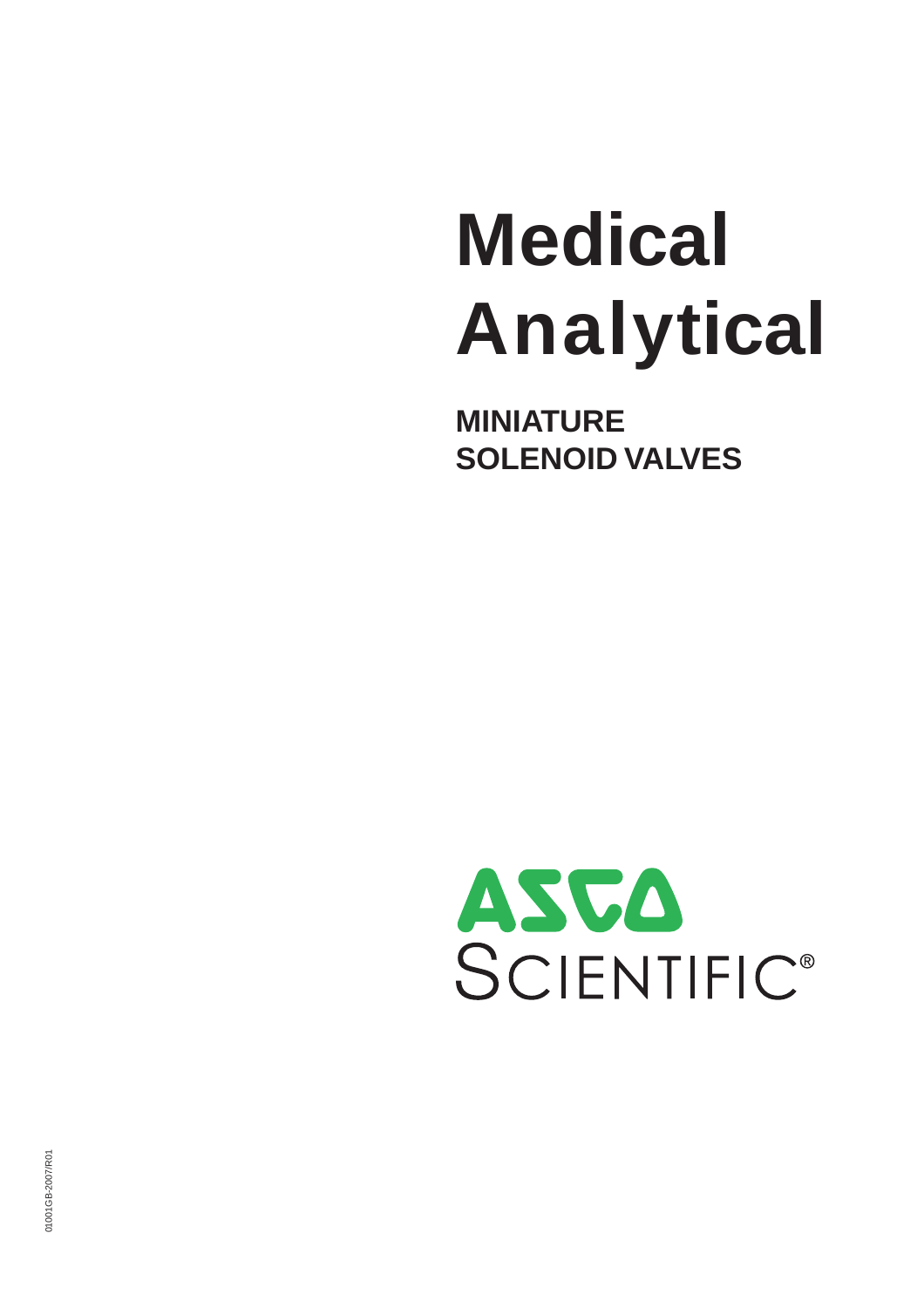## *Medical*

<span id="page-1-0"></span>Medical equipment designed and used for preventive, diagnostic and therapeutic purposes employs many different technologies. Efficient control of the gaseous and liquid fluids contributes to equipment performance, treatment quality and comfort of the patient.

#### **Multi-function modules:**

- solenoid valves (shut-off and/or proportional), pressure sensors, etc.
- special connections and manifold / subbase mounting
- optimised performance

ASCO/JOUCOMATIC incorporates these and other requirements in the development of dedicated products.





*Respirator*

• Miniaturisation

• Low electric power consumption



*Dentist's chair*

*Medical instrument steriliser*

• Ultra-pure applications



*Dialysis*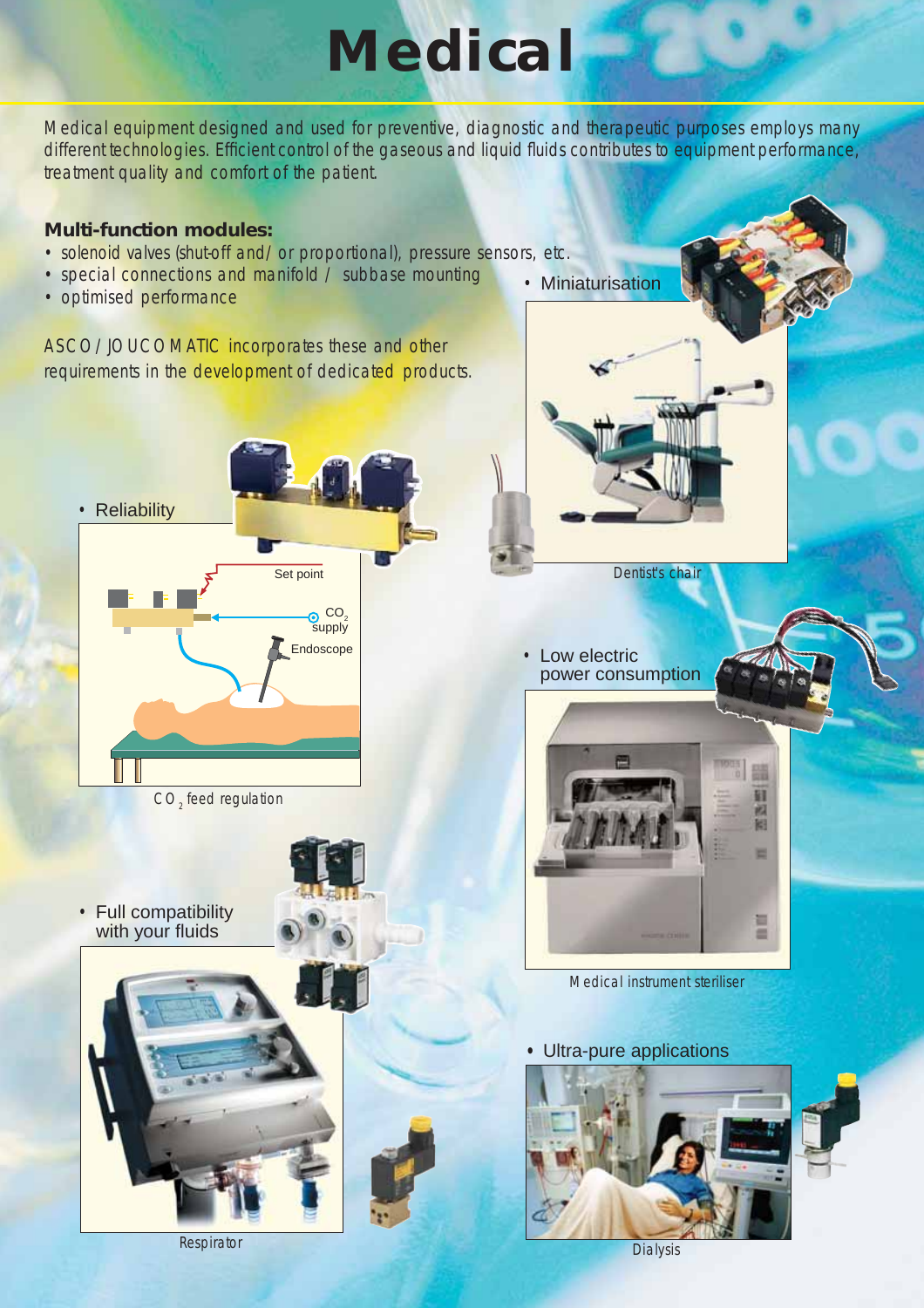### *Analytical*

### <span id="page-2-0"></span>*BIOMEDICAL ANALYSES*

More than any other health care domain, medical biology represents a leading edge sector in a state of constant mutation and is frequently the starting point for therapeutic innovation. The development of new methods and materials meets the demands of the practitioner in terms of test diversity, while ensuring the reliability and rapid acquisition of result data and effective cost control. Automation and miniaturisation are steadily taking over in the five principal biomedical domains of haematology, biochemistry, immunology, immunochemistry and microbiology.

**The PT** 

Rocker type solenoid valves



Pinch type solenoid valve for ultra-pure fluids

*Automatic analyser*

**ALERTARY PR** 

### *INDUSTRIAL APPLICATIONS*

Numerous sectors (agro-business, energy, environment, chemicals, pharmaceuticals, cosmetics, etc.) use industrial analysis equipment for process control, measurement, detection, regulation, metering and other applications.



*Air analyser*

Bellows solenoid valve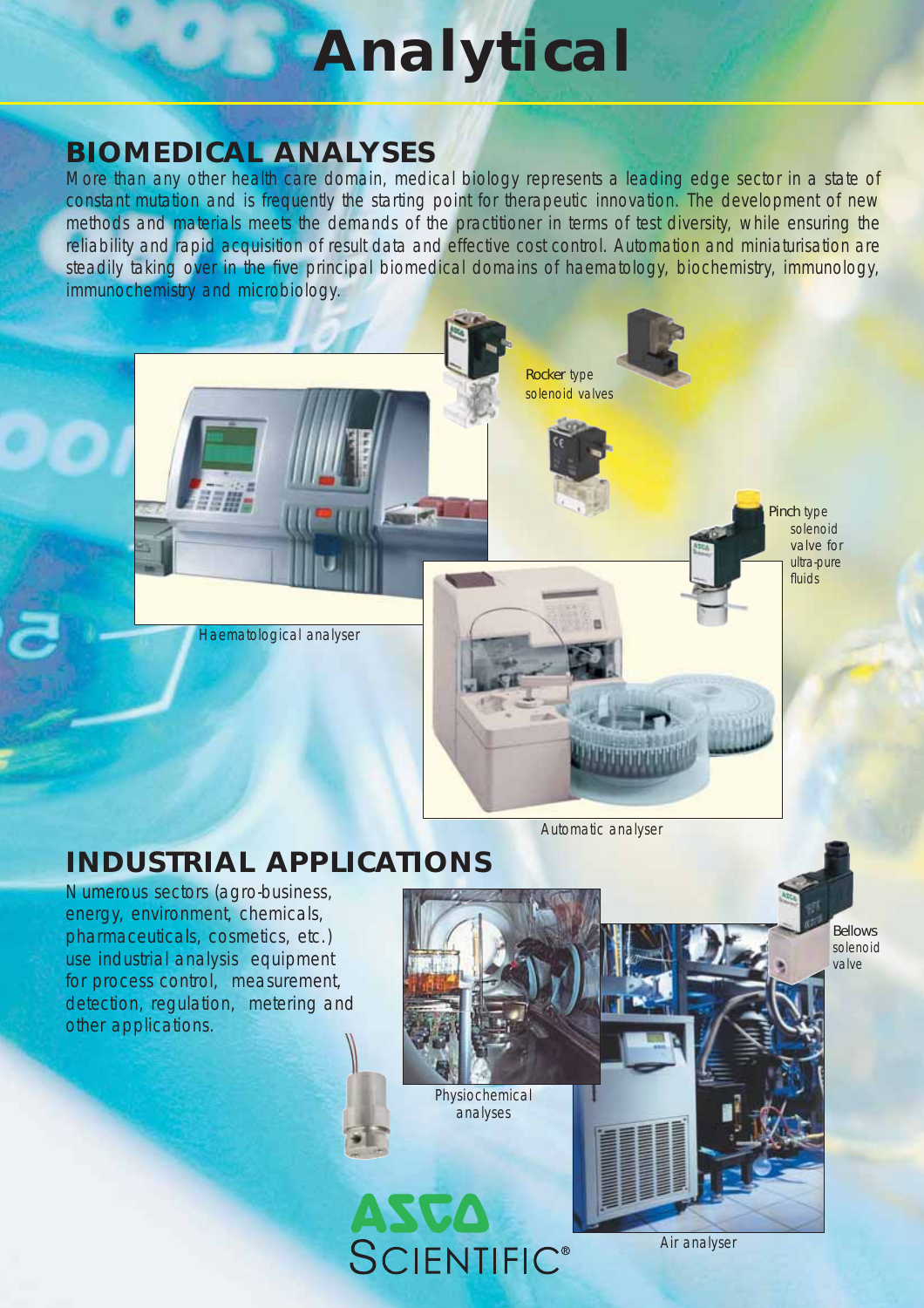### *5 Fluid Isolation*

Many applications require total absence of contact between the fluid (liquid or gas) and the internal parts of the solenoid valve (control system) to:

- **ensure total prevention of contamination** from particles of material from moving parts,
- **· minimise heat transfer** from the electromagnetic part, and
- **ensure a high level of reliability** for the solenoid valve for handling extremely aggressive fluids.

Through their specific characteristics and performance, the five fluid isolation technologies used in our range of solenoid valves provide relevant solutions to address your application requirements.

### *DIAPHRAGM*

- Low electric power consumption
- Small dead volume
- Quick response time





### *ROCKER*

- Miniature solenoid valve
- Small dead volume
- Laboratory or industrial type connections
- Suitable for mounting in series



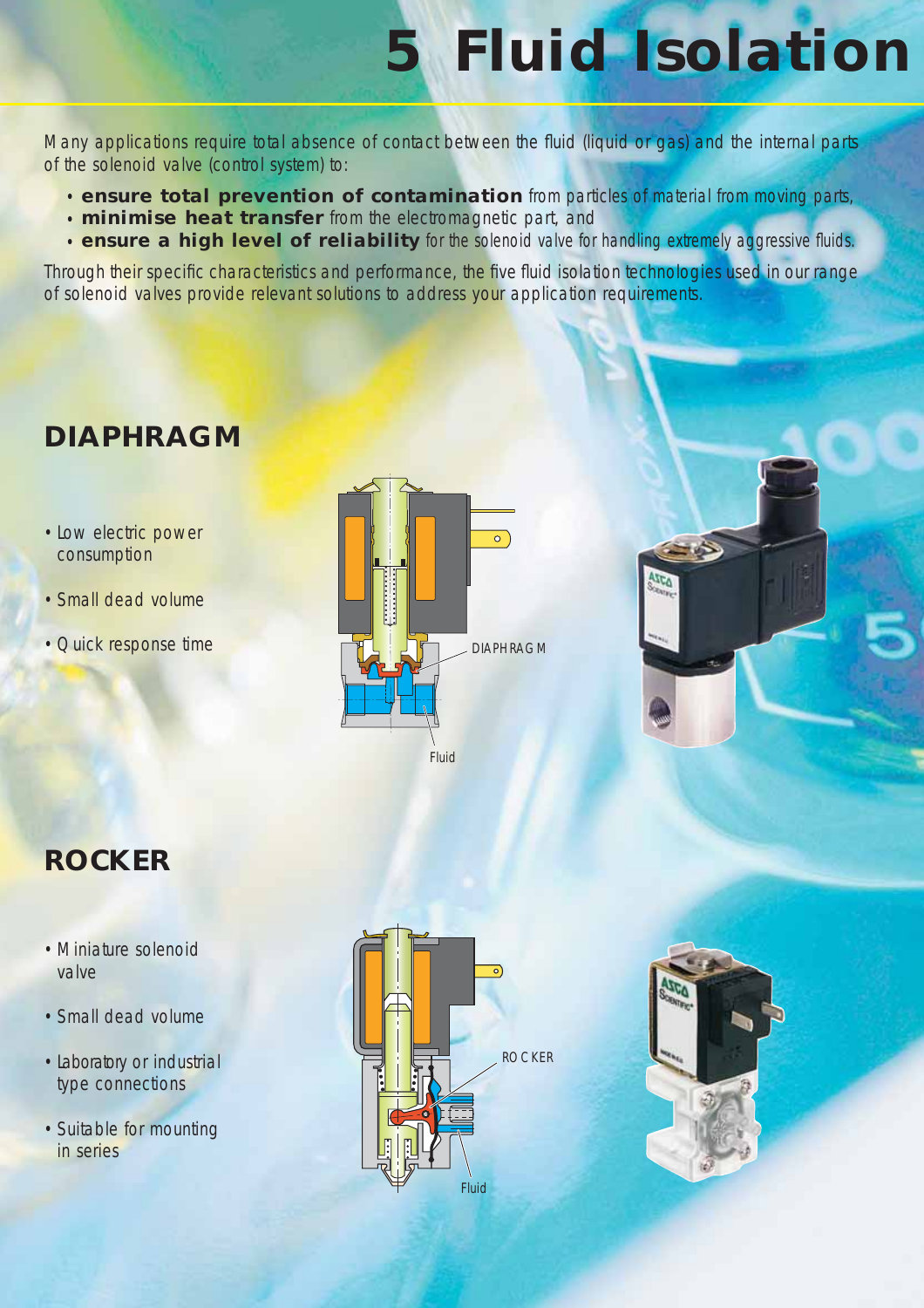### <span id="page-4-0"></span>*Technologies*

### *LEVER*

- High flow rate
- Laboratory or industrial type connections
- Easy to disassemble
- Minimum heat transfer to fluids



### *TUBE PINCH*

- Miniature solenoid valve
- Ultra-pure fluids
- Low electric power **consumption**
- Suitable for mounting in series

### *BELLOWS*

- Highly aggressive fluids
- Industrial type connections





 $472$ 





ASCA<br>SCIENTIFIC®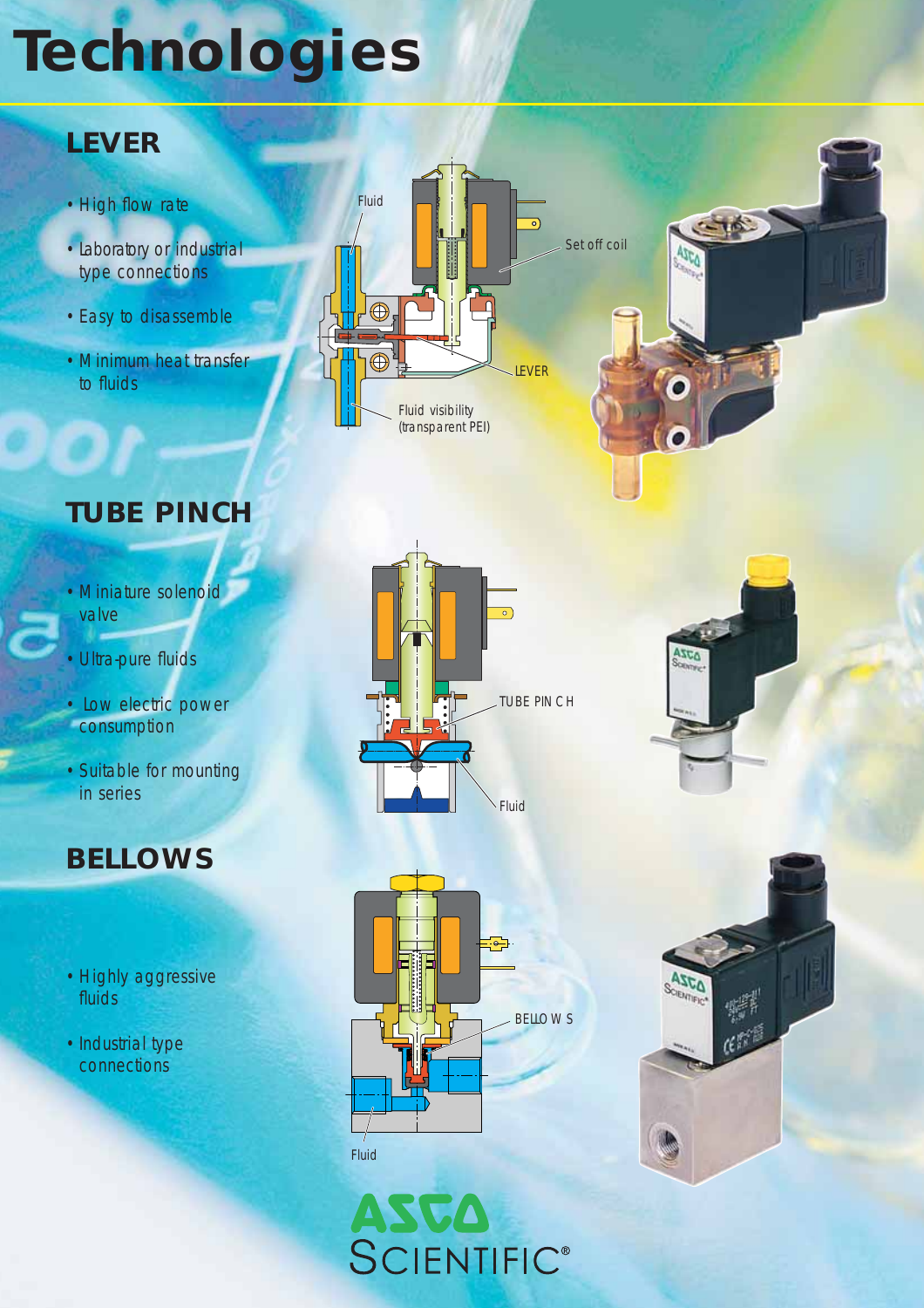### *New Products*

**New fluid isolation solenoid valves:** 

- **ensure total prevention of contamination**
- **minimise heat transfer**
- **· ensure a high level of reliability for handling extremely aggressive fluids**

#### *ROCKER*

(series 067, page X006-01-05)

- Miniature solenoid valve
- Power saving
- Very low dead volume
- •Electrical connection for plug-type connector or with flying leads
- Pad mounting body
- Self-draining capability
- Easy installation

### *ROCKER*

(series 385, page X006-01-25)

- New version with polyamide body
- Very low dead volume
- Easy-to-flush internal cavity
- Low heat transfer, suitable for series mounting









Fluid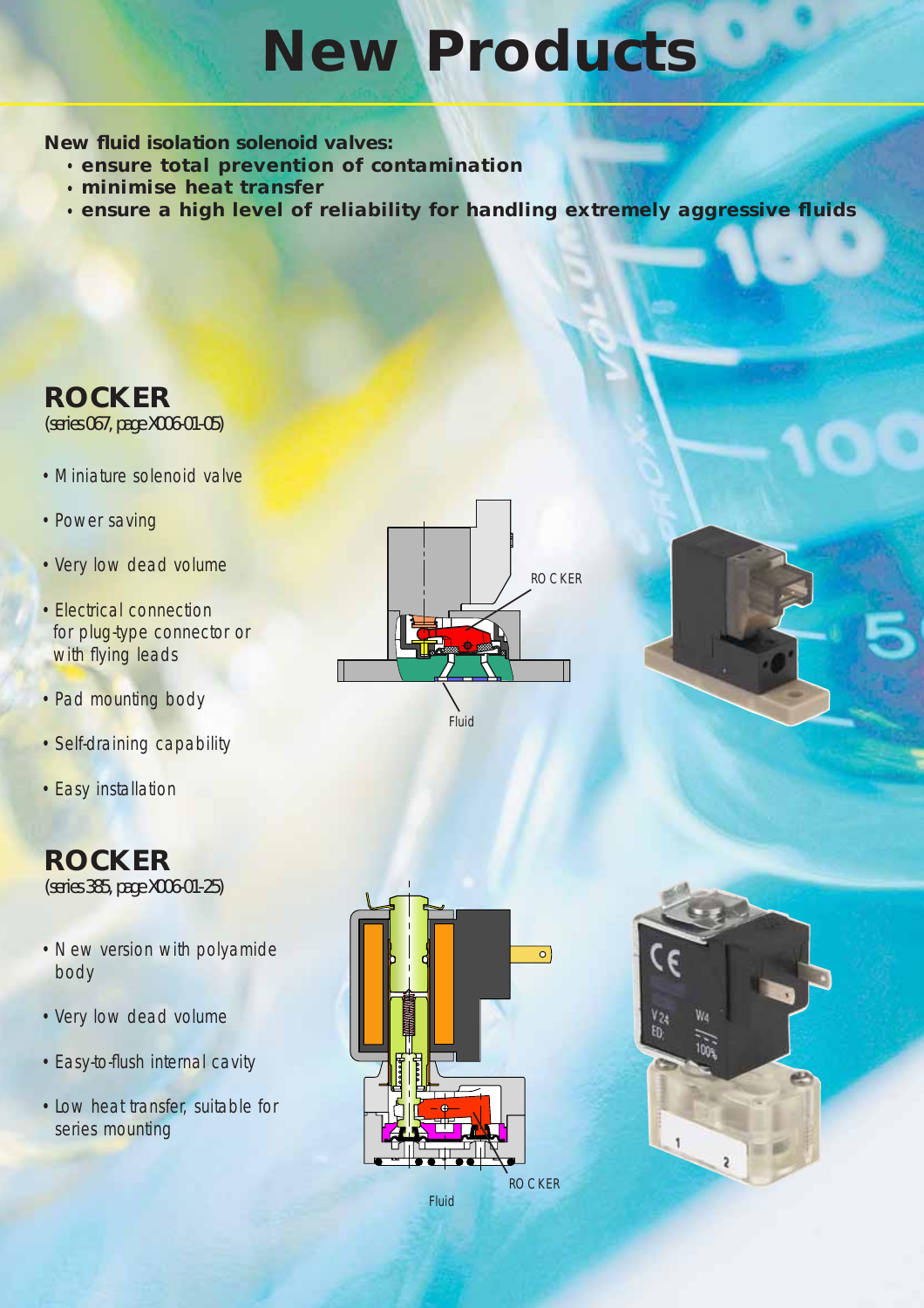### *New Products*

Among the new products available for an even wider range of applications we can offer:

- **Flat-spring technology** ideal for the control of fluids requiring extremely short response times
- **Proportional PRECIFLOW solenoid valves** for high-precision flow control

Through their specific characteristics and performance, both fluid isolation technologies used in our range of solenoid valves provide relevant solutions to address your application requirements.

#### *FLAT SPRING*

(series 065, pages X006-03-05 and X006-03-10)

- No fluid contamination
- Extremely short response times
- Long service life: 1 billion cycles
- Easy to install in confined spaces







- Very low hysteresis
- Dynamic flow control
- Variety of connection possibilities:
- M5 or G 1/8 thread
- Pad-mount according to ISO 15218 (CNOMO, size 15)

Fluid



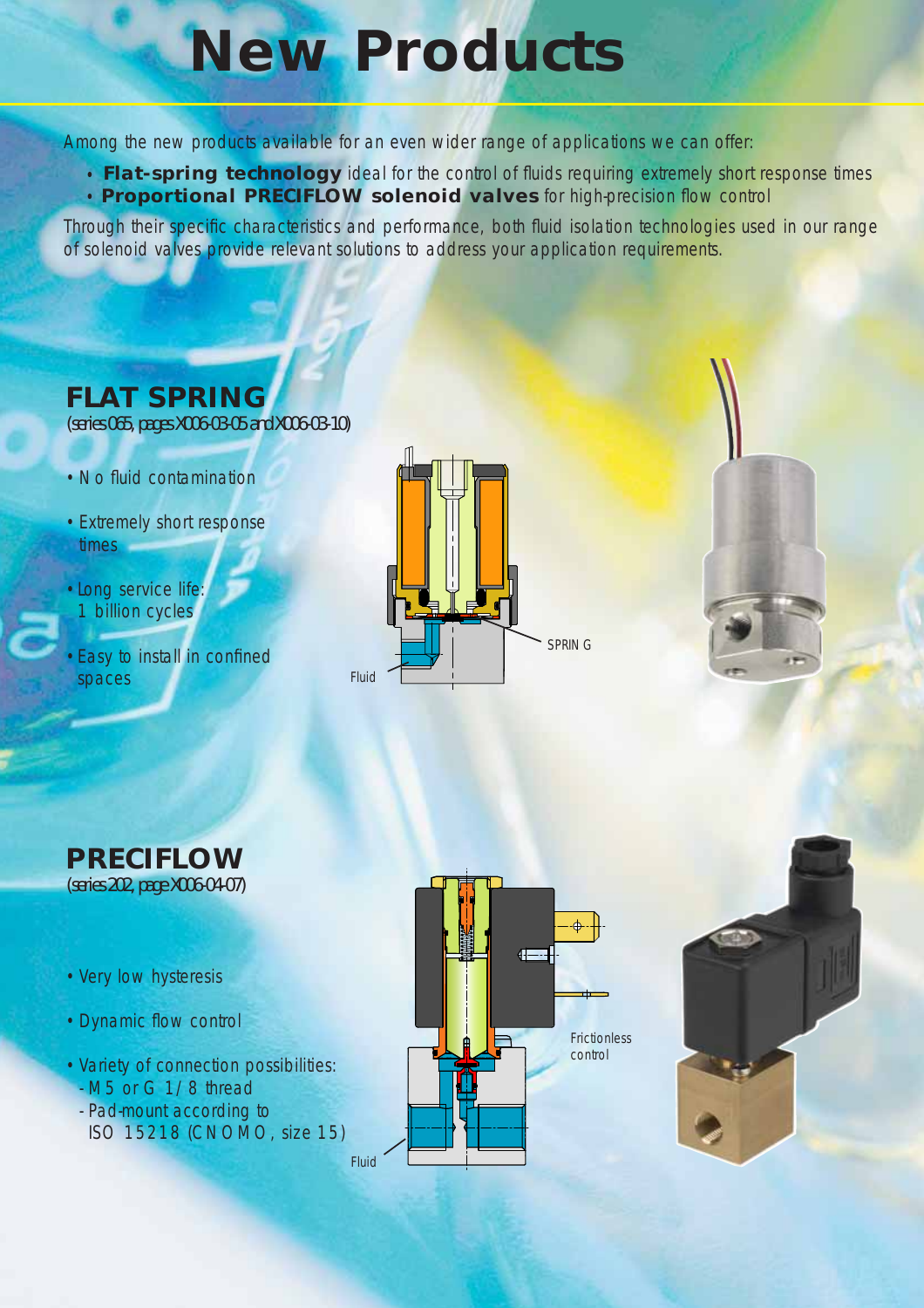



ASCO SCIENTIFIC is the brand name under which ASCO/JOUCOMATIC, a world leader in the solenoid valve field, markets five fluid isolation product ranges for the medical, biomedical and industrial analysis markets. Where standard products no longer provide the answer, our wealth of expertise and experience enables us to design and develop dedicated solenoid valves and multi-function modules to meet your particular needs.



**The ASCO SCIENTIFIC catalogue** of miniature solenoid valves includes these ranges together with a selection of components (shut-off and proportional solenoid valves, etc.) from the ASCO/JOUCOMATIC comprehensive range, and presents a global, personalised product package matching your **particular requirements**.

All our products – valves, solenoid valves and pneumatic components and fittings – are on show at : **www.ascojoucomatic.com**.